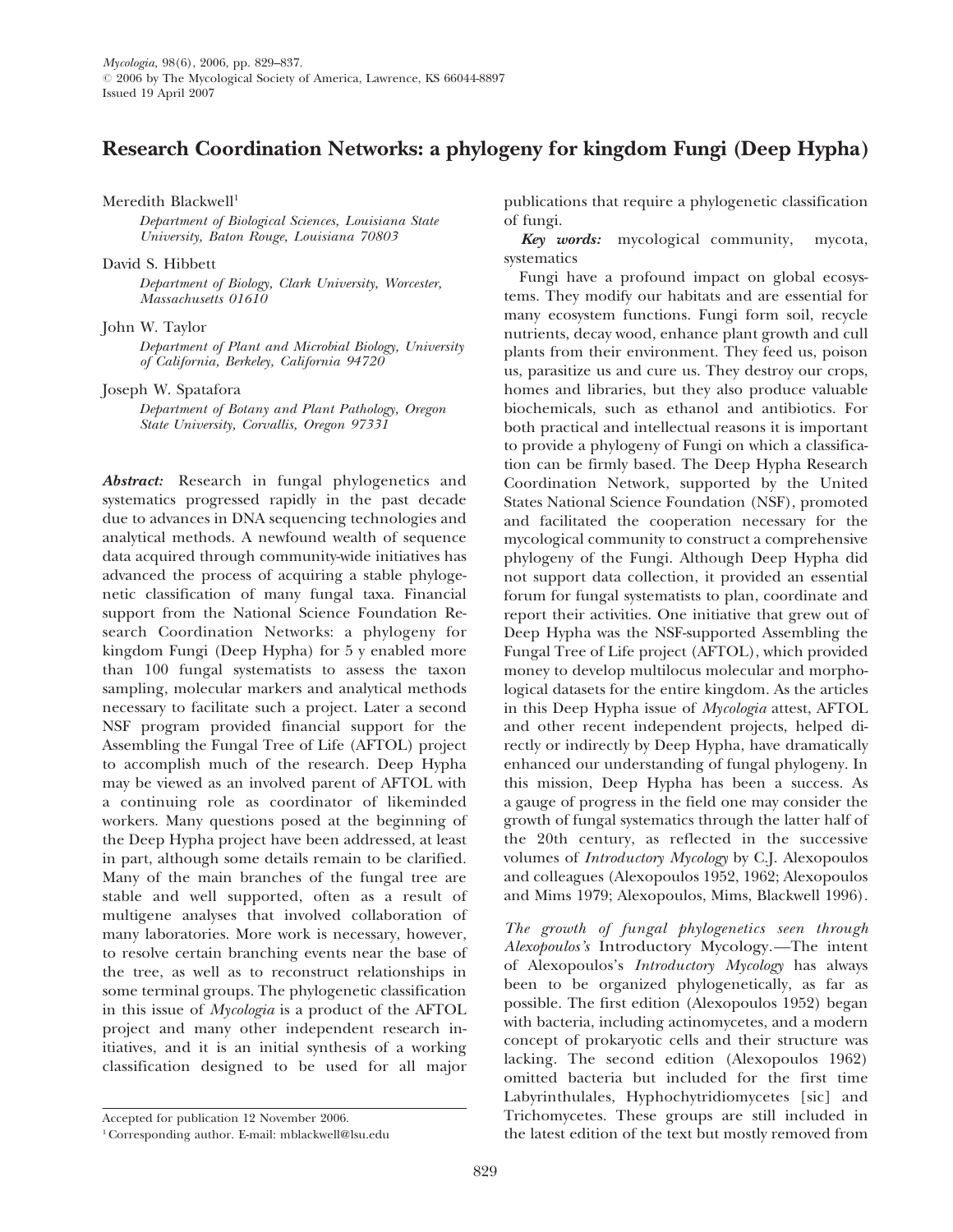a monophyletic concept of fungi with the exception of some Trichomycetes. As will be seen below some members of these of groups have come back into consideration as protists that are in a position basal to fungi and animals. Alexopoulos was concerned particularly about the placement of slime molds, and although they are excluded from fungi their position continues to be somewhat unsettled. The third edition (Alexopoulos and Mims 1979) had a new look with the addition of electron micrographs, the revolutionary technique of the time. Classification, still problematic, included slime mold groups within Fungi but separated them in a different subdivision. Oomycetes and chytrids also were placed in separate subdivisions, and Deuteromycotina was a group equal to but distinct from zygomycetes, ascomycetes and basidiomycetes.

In 1993 Charles Mims and Meredith Blackwell revised the text to provide a fourth edition (1996). For a book with a phylogenetic arrangement the timing of the revision was arguably less than optimum, because results from DNA-based phylogenetic studies were just appearing. In fact the text was sent to the printer with a multitude of additions in the ''blue line'' stage because of the appearance of new papers and graciously contributed unpublished studies that helped to establish the bare bones of a molecular phylogeny, which endured fairly well despite heavy reliance on a single gene, SSU rDNA. A phylogeny was presented in a series of unresolved trees that required the use of informal names for numerous taxonomic groups. The text however did use for the first time the term ''phylum'', newly sanctioned by the revised International Code of Botanical Nomenclature from the Tokyo Botanical Congress, and as such served as a transition between the old and the new, with hints of many changes to come. The monophyly of Fungi was established by separating four phyla from a number of excluded groups (water molds, labyrinthulids and several types of slime molds). Chytrids were placed firmly among Fungi, and the heterokont flagellates were unquestionably excluded. There were surprises: Pneumocystis was determined to be a fungus, Mixia was recognized as a basidiomycete and Saccharomyces and Schizosaccharomyces were shown to be widely separated. Evidence was available to recognize the polyphyly of groups such as gasteromycetes and polypores, and perhaps most important of all there was no phylogenetically defensible use of the class Deuteromycetes (Taylor 1995, Taylor et al 1999). There were however many intriguing unresolved questions: Is it possible that Basidiobolus is not a zygomycete? Are smuts and rusts not monophyletic? Do animals represent the sister group of fungi, or is the relationship more

removed with fungi and animals sharing common ancestors?

Phylogenetic status of kingdom Fungi at the time of writing the Deep Hypha proposal. A monophyletic kingdom Fungi had been defined when Deep Hypha began (Barr 1992, Bruns et al 1992) with our understanding of major subkingdom relationships summarized as follows:

- Four phyla generally were accepted in kingdom Fungi: Chytridiomycota, Zygomycota, Basidiomycota and Ascomycota (Alexopoulos et al 1996, Barr 1992, Bowman et al 1992, Bruns et al 1992, Hawksworth et al 1995).
- The phyla Chytridiomycota and Zygomycota were not supported as monophyletic and intergraded at several points based on analyses of the SSU rDNA (Nagahama et al 1995, James et al 2000).
- The Chytridiomycota was the only taxon within kingdom Fungi to include representatives with a flagellated stage at some point in their life cycle, and analyses agreed that some lineage of the Chytridiomycota occupied the most basal branch of kingdom Fungi, a finding consistent with a choanoflagellate ancestor; however there was conflict in the literature as to which group of the Chytridiomycota was most basal ( James et al 2000).
- The Chytridiomycota was paraphyletic, largely defined by the ancestral character state of a smooth posterior flagellum. The Zygomycota was suspected of being polyphyletic with multiple origins within kingdom Fungi. Based on rDNA, at least one origin was derived from within the Chytridiomycota, representing the loss of the flagellum; however this was contradicted by analysis of  $\beta$ -tubulin sequences (Keeling et al 2000, James et al 2000).
- At the other extreme, the Glomerales (until then considered a member of Zygomycota) appeared more closely related to the Ascomycota/Basidiomycota clade (Simon et al 1993) based on rDNA.
- The larger clade comprising the Glomerales, Ascomycota and Basidiomycota was referred to as ''crown'' fungi; ''crown'' fungi were supported as a derived, higher monophyletic taxon within the Fungi, originated and diversified along with land plants (Redecker et al 2000, Simon et al 1993, Taylor et al 1995).
- The Basidiomycota and Ascomycota each were monophyletic and together formed the most derived fungal clade (Bowman et al 1992, Bruns et al 1992) that comprised more than 95% of all known fungi. Higher-level relationships within both the Ascomycota and Basidiomycota were tenuous.
- The Ascomycota generally was recognized to in-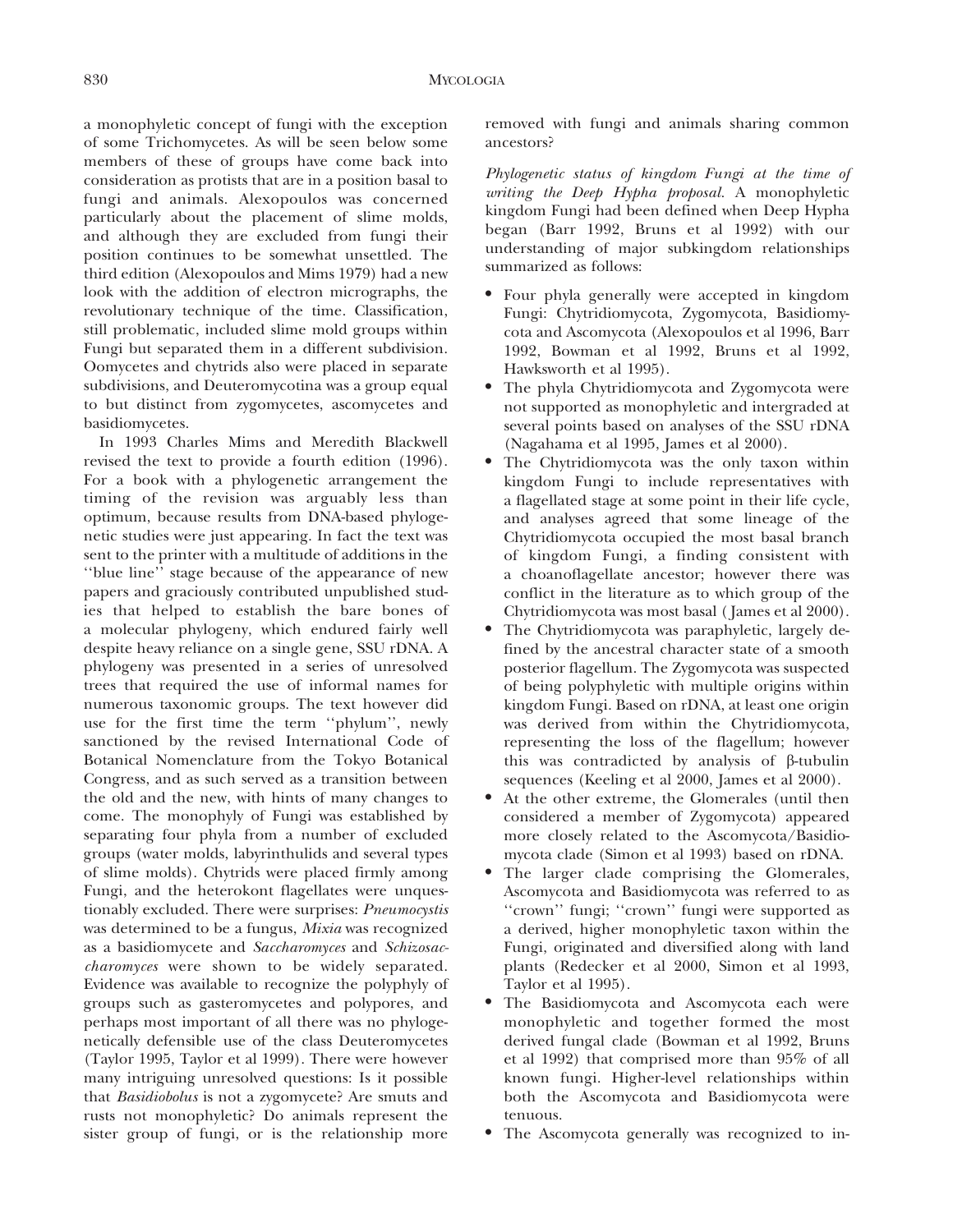clude the classes Euascomycetes (mostly filamentous, sporocarp-producing and mitosporic or conidial forms), Saccharomycetes (the true yeasts), and Archiascomycetes (a paraphyletic assemblage of basal taxa) (Nishida and Sugiyama 1994, Taylor et al 1993).

- The Basidiomycota generally was recognized to include three classes: Urediniomycetes (rusts and relatives), Ustilaginomycetes (smuts) and Hymenomycetes (mushrooms and relatives) (Swann and Taylor, 1995, Wells 1994).
- To that date, the lion's share of phylogenetic studies had been performed on nucleotide data determined from nuclear rDNA (Alexopoulos et al 1996).

Deep Hypha accomplishments.—Mycologists were primed for the first NSF Assembling the Tree of Life competition (2002) thanks to the community-wide discussions on taxon sampling and methodology that had been supported by Deep Hypha. Working with the AFTOL consortium (and with much overlap in membership) many Deep Hypha participants focused on the same major loci, including the well characterized nuclear rRNA genes, and the protein-coding loci  $tef1$  and  $rbb1$  and  $rbb2$ , which had been promoted as molecular phylogenetic markers in Fungi by Hall and colleagues (Liu et al 1999). The coordinated sampling enabled construction of kingdomwide multigene datasets (Lutzoni et al 2004, James et al 2006). Several Deep Hypha symposia and workshops were held in conjunction with other meetings during the AFTOL funding period. The symposia and workshops promoted multigene, collaborative research in fungal phylogenetics, the use of state-of-the-art phylogenetic algorithms and fungal biology in broader scientific and educational communities. This Deep Hypha issue of Mycologia presents phylogenetic analyses of most major fungal clades, including many studies that were aided by Deep Hypha and that use data obtained in the AFTOL project. The articles included in this issue provide summaries of the status of the phylogenetic reconstruction for most of the major fungal lineages, although some clades (e.g. Polyporales, Laboulbeniomycetes) have been omitted. Some highlights follow.

- Taylor and Berbee: Estimating the evolutionary age of Fungi and the origin of its phyla and subphyla remains an elusive goal, but new fossil findings and improved analytical methods support an origin of all extant phyla by the Devonian (Taylor et al 1995).
- $\bullet$  Celio et al: Subcellular characters, especially associated with septal ultrastructure, while few in number, are providing important synapomorphies

for deep nodes that have proved problematical (e.g. monophyly of Agaricomycotina plus Ustilaginomycotina, and monophyly of Dimargaritales plus Trichomycetes s.s.).

- James et al: The Chytridiomycota is not monophyletic. Fourteen clades, including a core group of the traditional chytrids, are defined; these clades have a paraphyletic relationship to other flagellated fungi, notably Blastocladiales, many of which have distinctive life cycles with sporic meiosis. Olpidium also falls outside the other chytrids.
- White et al: The Zygomycota as previously recognized is not a monophyletic group. Two trichomycete groups no longer are considered to be fungi and the remaining traditional members have a paraphyletic relationship. Basidiobolus, tentatively suggested to be a chytrid by SSU rDNA data, appears as a sister of the Entomophthorales with increased taxon sampling and use of a multigene dataset.
- Redecker and Raab: Glomeromycota is accepted as a sister group of Basidiomycota + Ascomycota within kingdom Fungi on the basis of rDNA analysis (Schüßler et al 2001). Some recent analyses including protein coding genes support monophyly of the phylum but also cast doubt on the sister group relationship of these fungi with Dikaryomycota. With a two-gene dataset the Glomeromycota is upheld as a monophyletic taxon with six major clades.
- Aime et al: Pucciniomycotina (=Urediniomycetes) comprises the rusts, Pucciniales  $(=$  Urediniales) and related teliospore-producing taxa (e.g. Septobasidiales, Sporidiales, etc.). The subphylum is defined with eight major clades ranked as classes (Agaricostilbomycetes, Atractiellomycetes, Classiculomycetes, Cryptomycocolacomycetes, Cystobasidiomycetes, Microbotryomycetes, Mixiomycetes and Pucciniomycetes) and eighteen orders.
- Begerow et al: Ustilaginomycotina (=Ustilaginomycetes) comprises the smuts, Ustilaginales and related taxa. Based on morphological, ultrastructural and molecular phylogenetic data, Ustilaginomycotina is defined with three classes, Entorrhizomycetes, Ustilaginomycetes and Exobasidiomycetes, which collectively comprise 11 orders.
- Hibbett: Agaricomycotina (=Hymenomycetes), one of the three main subphyla of Basidiomycota, includes Tremellomycetes, Dacrymycetes and Agaricomycetes. Phragmobasidia are present in all three classes with holobasidia restricted to the Agaricomycetes. The Agaricomycetes includes eight major subclades that are recognized as subclasses and orders and is characterized by high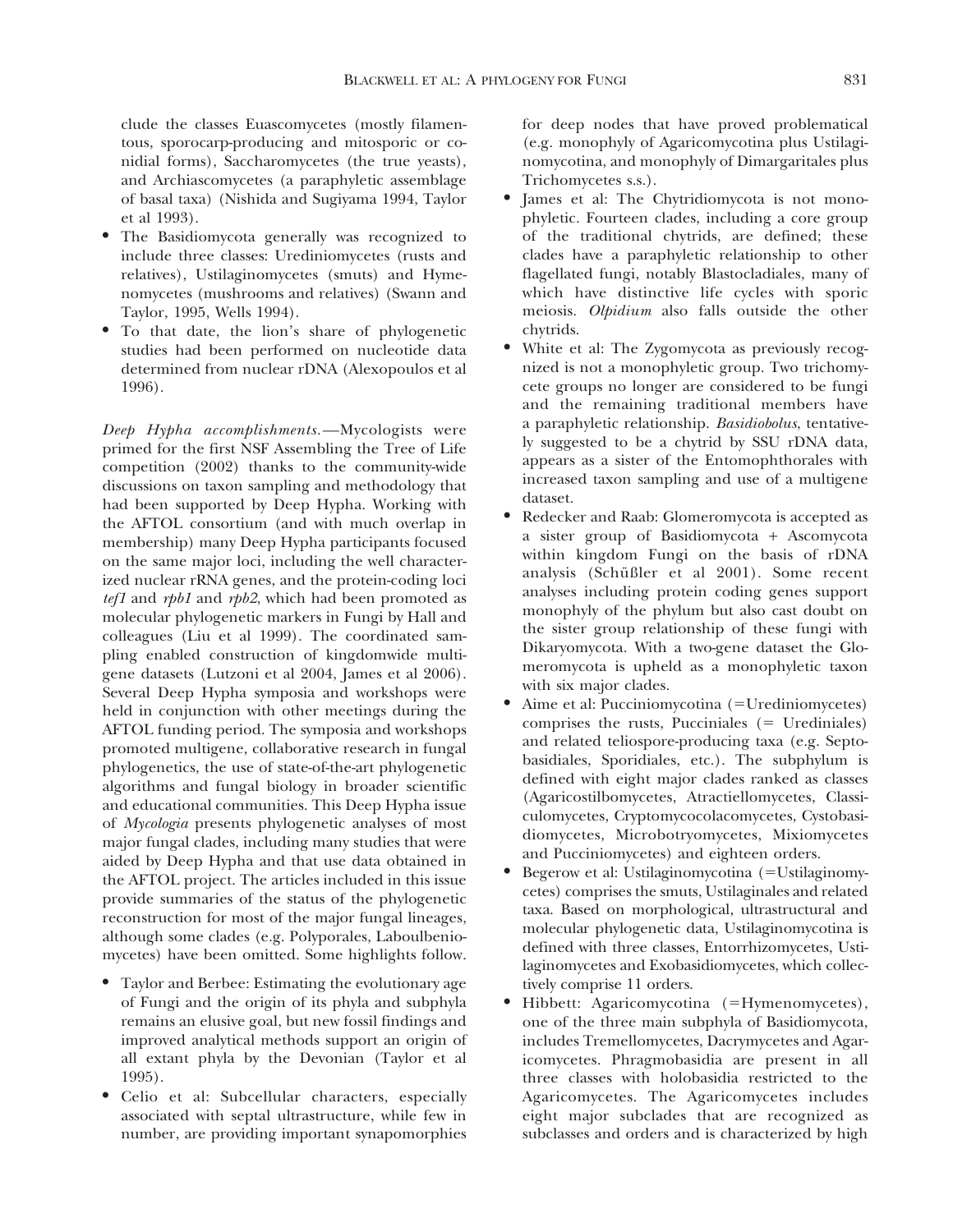levels of homoplasy associated with all major basidioma morphologies (e.g. mushrooms, crusts, etc.)

- Larsson et al: The Hymenochaetales (hymenochaetoid clade) is dominated by wood-decaying species previously classified in the artificial families Corticiaceae, Polyporaceae and Stereaceae. The majority of these species cause white rots. No unequivocal morphological synapomorphies are known for the hymenochaetoid clade. However, almost all species examined ultrastructurally have dolipore septa with continuous parenthesomes.
- Moncalvo et al: The Cantharellales (cantharelloid clade) includes the genera Cantharellus, Craterellus, Hydnum, Clavulina, Membranomyces, Multiclavula, Sistotrema, Botryobasidium, the family Ceratobasidiaceae and possibly Tulasnella. Numerous taxa within the clade are characterized by fast molecular evolution, especially rDNA sequences, which continue to complicate phylogenetic inference of this group.
- Hosaka et al: Phallomycetidae is proposed for the gomphoid-phalloid clade, which includes four well supported major subclades. Three of the four subclades (Geastrales, Hysterangiales and Phallales) are represented entirely by gastroid taxa. While the gastroid morphology is derived from epigeous, nongastroid taxa (e.g. Ramaria) in the Gomphales, the topology of the Phallales indicates that the truffle-like form is an ancestral morphology of the stinkhorn fruiting bodies.
- Miller et al: The Russulales contains a remarkable variety of sporophore forms, including resupinate, discoid, effused-reflexed, clavarioid, pileate or gasteroid. Based on molecular and morphological data, 12 families and approximately 80 genera have been identified, although placement of many taxa has not yet been determined. Presence of gloeoplerous hyphae containing fluid that stains black in sulfoaldehyde compounds is a synapomorphy for the Russulales, but amyloid reactions in spore or hyphal walls is an inconsistent trait for the order.
- Binder and Hibbett: Boletales includes six major lineages recognized at the subordinal level, Boletineae, Paxillineae, Sclerodermatineae, Suillineae, Tapinellineae and Coniophorineae. Analyses of the multigene dataset confirmed sister group relationships among Boletales, Agaricales and Atheliales, and ancestral state reconstruction suggests that the ancestor of the Boletales was a brownrotting, resupinate or polyporoid, saprotrophic basidiomycete.
- Matheny et al: Multigene analyses support Agaricales comprising six major clades, the agaricoid, tricholomatoid, marasmioid, hygrophoroid, plu-

teoid and plicaturopsidoid. Ectomycorrhizae appear to have evolved at least 11 times in the Agaricales, nine of them in the agaricoid/tricholomatoid clade. A family-based phylogenetic classification is outlined for the six major clades in which 30 families, four autonomous tribes and two informally named clades are recognized.

- Sugiyama et al: The earliest diverging lineages of the Ascomycota include Neolectomycetes, Pneumocystidiomycetes, Schizosaccharomycetes and Taphrinomycetes. These taxa were classified formerly in the Taphrinomycotina (=Archiascomycetes), and while increased taxon and character sampling have resulted in increased support, the monophyly of the subphylum is debatable and its use remains controversial.
- Suh et al: Subphylum Saccharomycotina consists of a single order, Saccharomycetales. Although many close relatives of Saccharomyces cerevisiae are known from whole genome sequences, few protein-coding gene sequences are available for other species, especially basal members of the group. At least 12 clades based on rDNA analyses are strongly supported.
- N Spatafora et al: Pezizomycotina includes the majority of filamentous, sporocarp-producing and mitosporic or conidial species of Ascomycota. The apothecial classes Pezizomycetes and Orbiliomycetes are supported as being the two most basal taxa of the subphylum. The remaining taxa form a well supported clade that includes the Arthoniomycetes plus Dothideomycetes, Eurotiomycetes, Lecanoromycetes plus Lichinomycetes and Leotiomycetes plus Sordariomycetes.
- N Hansen and Pfister: Pezizomycetes comprise all Ascomycota that form operculate asci with the majority of species forming apothecial ascomata. The class includes three well supported subclades, all of which are classified currently in the Pezizales.
- Schoch et al: Dothideomycetes includes the majority of bitunicate ascostromatic species, excluding Chaetothyriales and related taxa. Support for the monophyly of the class and its sister group relationship with Arthoniomycetes is strengthened by the acquisition of protein coding data, and two new subclasses, Pleosporomycetidae and Dothideomycetidae, are described.
- Geiser et al: Eurotiomycetes includes two subclasses, Eurotiomycetidae and Chaetothyriomycetidae, which collectively include prototunicate, bitunicate and lichenized species. The monophyly of Eurotiomycetes has been debated, but new data provide strong support for the class as defined herein and for the inclusion of the Coryneliales in the Eurotiomycetidae.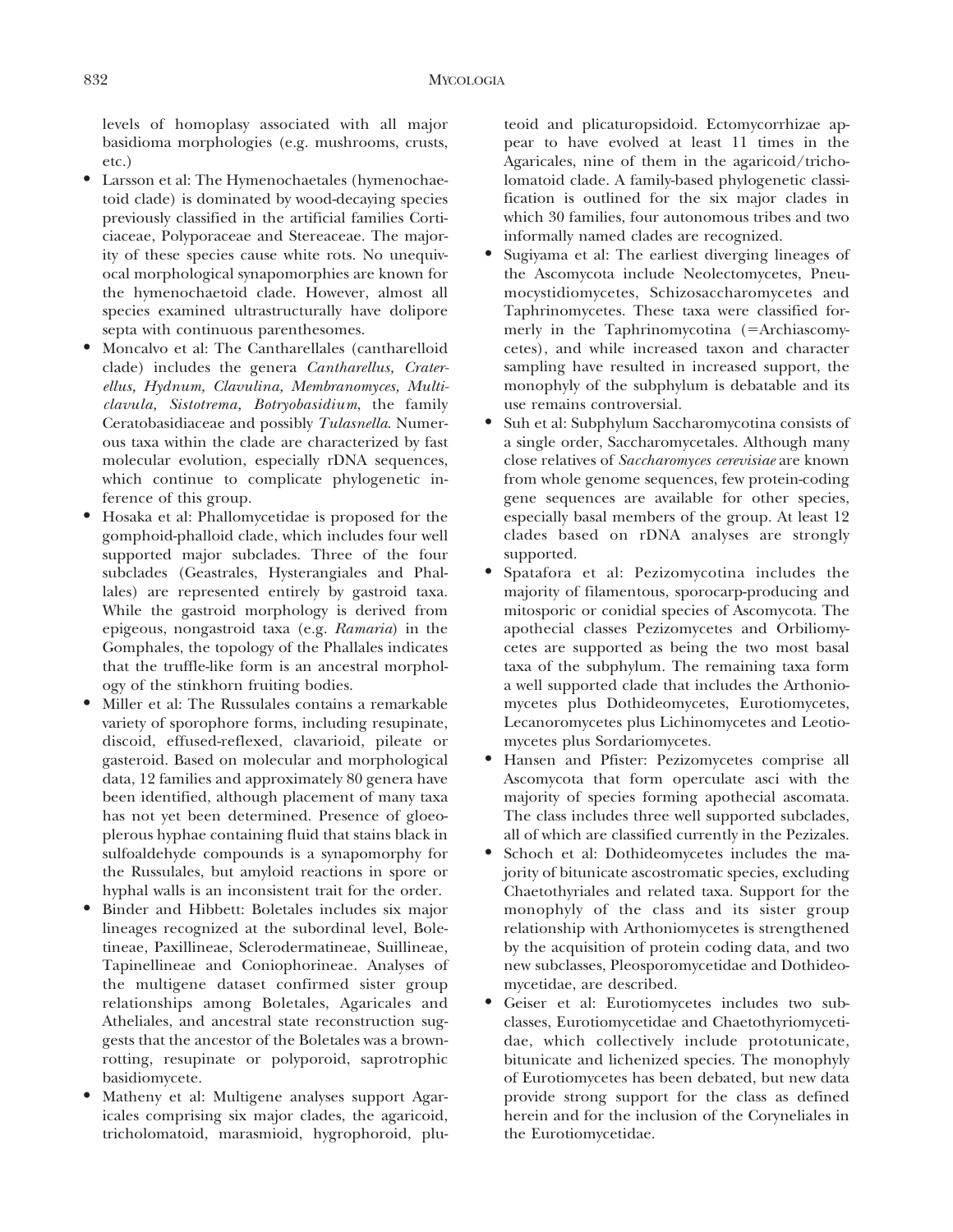- Wang et al: Leotiomycetes contains the majority of the inoperculate, apothecial fungi with the exception of Geoglossaceae, which is shown to represent a separate origin of the earth tongue morphology. Leotiomycetes contains the Helotiales, Rhytismatales, Erysiphales, Cyttariales and Myxotrichaceae, and proves to be one of the most diverse classes of Ascomycota with respect to ascomatal morphologies.
- Zhang et al: Sordariomycetes includes all nonlichenized perithecial species and related cleistothecial and anamorphic taxa. Multigene analyses support the recognition of three subclasses (Hypocreomycetidae, Sordariomycetidae and Xylariomycetidae), but placement of additional lineages within the class is undetermined.
- Miadilkowska et al: Lecanoromycetes includes most of the lichen-forming fungal species  $(>13$ 500). Three subclasses are recognized, including Acarosporomycetidae, Ostropomycetidae and Lecanoromycetidae, but support for Lecanoromycetidae is tenuous. Monophyly of several orders and families is not supported, and traditional use of ascus morphology in systematics of the class cannot be applied consistently.

The works described above will have a large impact on future textbooks and continuously updated Webbased educational materials, which will continue to increase in importance. Toward this end, Deep Hypha participants are involved in the Tree of Life Project <http://tolweb.org/tree/>, where biological information, including phylogenetic trees, soon will be available for each of the major fungal taxa discussed in this issue of Mycologia.

Work remaining.—The base of the tree and the bare branches. Questions about the base of the fungal tree remain, but fungi usually have been proposed to have a close relationship with animals (Baldauf et al 2000, Baldauf 2003, Baldauf and Palmer 1993, Embley and Martin 2006, Keeling 2003, Keeling et al 2000, Fast and Keeling 2005, Phillipe et al 2004, Ragan et al 1996, Steenkamp et al 2006, Wainright et al 1993), although the details of the basal radiation are not clear. When Deep Hypha began the major questions included: Is a choanoflagellate ancestor for fungi well supported? Where is the origin of DAP lysine biosynthesis in the fungal ancestry? Can character evolution (flagella, hyphae, etc.) be traced? Can we infer the general morphology of ''first fungus''? Are microsporidians fungi or merely closely related organisms?

Five years later these questions are only partially answered, largely because of long branches and incomplete taxon sampling. In addition, studies of physiology and biochemistry have not been addressed

in a phylogenetic context. Members of Opistokontia (Animalia, Fungi and four protist allies, including Choanoflagellata, Ichthyosporea, Mesomycetozoea and Corallochytrea, Nuclearia and Ministeria) share an insertion of about 12 amino acids (positions 153– 238) in the EF-1 $\alpha$  protein sequence (Baldauf and Palmer 1993). Phylogenetic analysis of four combined nuclear protein-coding gene sequences includes opistokont protists as well as basal metazoans and fungi (Amaral- Zettler et al 2001, Medina et al 2003, Steenkamp 2006) and provides evidence that *Nucle*aria is the sister taxon of Fungi (Steenkamp 2006). Furthermore the establishment of the monophyly of Choanoflagellata indicates that these organisms could not have been an ancestor shared by animals and fungi, as has been suggested (Cavalier-Smith 1987). The data also reject other hypotheses, including groupings of plants and fungi (Philip et al 2005), and animals and plants (Löytynoja and Milinkovitch 2001).

Cienkowski (1865), who studied a number of problematic organisms, including species of Amoebidium and labyrinthulids, also described Nuclearia. This is a genus of amoeboid protists with spherical bodies and radiating, rigid, filose pseudopodia; many species form walled cysts (Patterson 1984). These species are known from freshwater where they ingest algae and might be associated with aquatic animals, including fish. Environmental DNA samples indicate that members of the genus also might be present in marine environments (Bhattacharya and Oliveira 2000). Are we close to inferring the morphology of ''first fungus''? If Steenkamp and colleagues (2006) are correct, we are getting close. One superficial problem however is the absence of a flagellum in Nuclearia, an apparent loss such as the one that has occurred within the main fungal lineage, or could the flagellum be present in an unconnected missing morphological state? Both possibilities were suggested.

The branch tips of the current tree are fairly bare and many taxa remain to be discovered and included in analyses. If the conservative estimate of 1 500 000 fungal taxa is used, as it continues to be, less than a 10th of the taxa in the kingdom have been discovered (Hawksworth 2004). Many of these taxa will come from field studies. Fungi from rapid radiations into a multitude of habitats continue to be discovered in large numbers in geographically distant localities or undercollected hidden habitats (Arnold et al 2001, Suh et al 2004, Vanderkoornhuyse et al 2002). Other taxa from previously described all inclusive taxa, especially those with few distinctive morphological traits, will be dissected out as cryptic taxa (Blackwell and Jones 1997, Fisher et al 2002,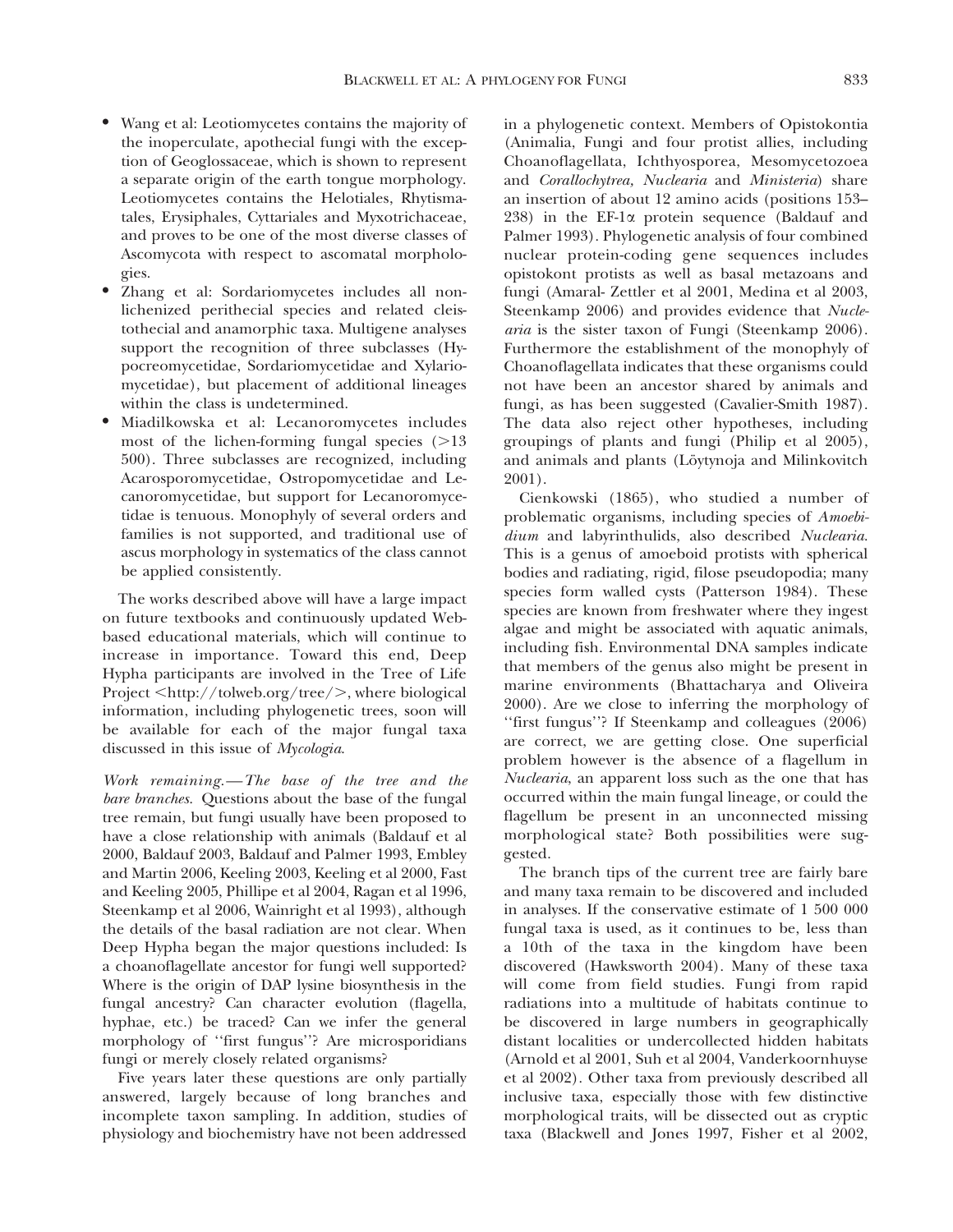

FIG 1. Phylogenetic tree diagram of members of kingdom Fungi. This tree is based on the phylogenetic studies of a number of mycologists. The project was originated by AFTOL and represents a first effort to provide an ordinal level phylogenetic classification to be used by all mycological publications. An expanded discussion of the classification is in preparation and will be published elsewhere. The most recent and archived earlier versions can be accessed at <http:// www.clarku.edu/faculty/dhibbett/AFTOL/AFTOL.htm>. Also see the site for rules used in its construction.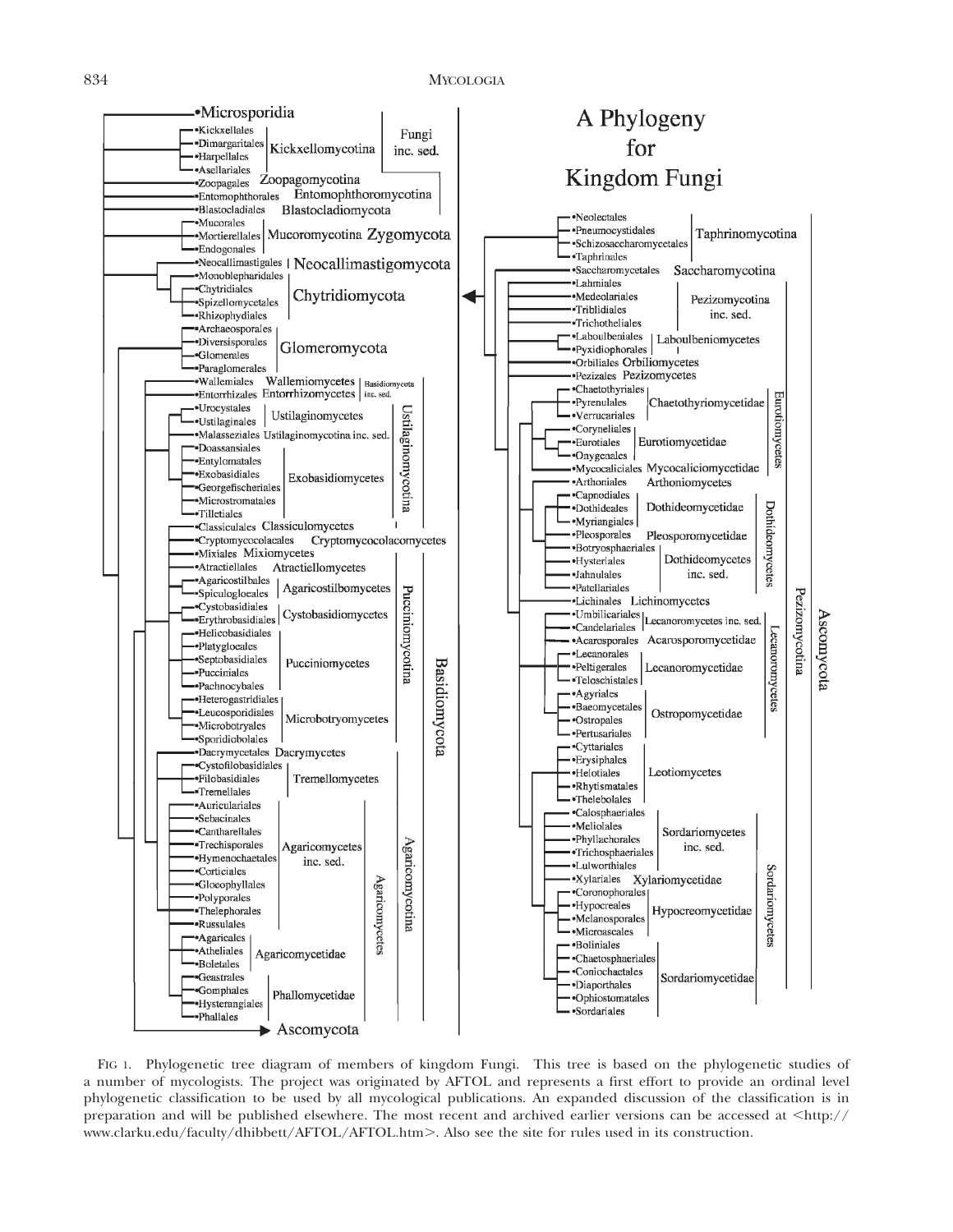Kurtzman 2003). One other way we are increasing numbers of taxa is by applying phylogenetic species concepts. Use of this concept results in a better understanding of the biology of organisms, including dispersal and geographical and host relations (Cassar and Blackwell 1996, Moncalvo 2005, Taylor et al 2000).

Classification.—The goal of synthesizing a uniform classification for kingdom Fungi was initiated at the Deep Hypha Arizona 2004 meeting and was designed as a collaborative effort with a number of mycologists. The authors of the Dictionary of the Fungi, individual authors of pages of the Tree of Life Web Project, the anticipated revision of the Alexopoulos textbook, GenBank and Myconet (www.fieldmuseum. org/myconet/) have agreed to use the classification. Many of the naming conventions applied to the classification of all fungi were those of Eriksson for Myconet. The overall goal of the classification was to produce a higher level phylogenetic classification of the Fungi by naming well supported clades. To do so, available higher level names sanctioned by the International Code of Botanical Nomenclature are employed for as many well supported clades as possible, and these names are used more consistently across the major phyla of Fungi (e.g. Ascomycota and Basidiomycota). The tree diagram (FIG. 1) is based on this classification and represents a working or draft consensus classification of the Fungi. A more complete classification is in preparation and will be published as a multi-authored manuscript (http://www. clarku.edu/faculty/dhibbett/AFTOL/AFTOL.htm). The classification presented here (FIG. 1) can be used as a guide to the groups discussed in this issue with the goal of producing a stable higher-level phylogenetic classification of Fungi.

### ACKNOWLEDGMENTS

We thank all our collaborators who participated in the Deep Hypha project. We acknowledge financing from the National Science Foundation (Research Coordination Networks in Biological Sciences: a phylogeny for Kingdom Fungi, NSF- 0090301 to M. Blackwell, J.W. Spatafora and J.W. Taylor. We appreciate the commitment of James E. Rodman to promote systematics and encourage mycology for the past 25 y. We dedicate this paper to him.

#### LITERATURE CITED

- Alexopoulos CJ. 1952. Introductory Mycology. New York: John Wiley & Sons.
	- ———. 1962. Introductory Mycology. New York: John Wiley & Sons.
- ———, Mims CW. 1979. Introductory Mycology. New York: John Wiley & Sons.
- -, ---, Blackwell M. 1996. Introductory Mycology. New York: John Wiley & Sons. 869 p.
- Amaral-Zettler LA, Nerad TA, O'Kelly CJ, Sogin ML. 2001. The nucleariid amoebae: more protists at the animalfungal boundary. J Euk Microbiol 48:293–297.
- Arnold AE, Maynard Z, Gilbert GS. 2001. Fungal endophytes in dicotyledonous neotropical trees: patterns of abundance and diversity. Mycol Res 105:1502–1507.
- Baldauf SL. 2003. The deep roots of eukaryotes. Science 300:1703–1706.
- ———, Palmer JD. 1993. Animal and fungi are each other's closest relatives: congruent evidence from multiple proteins. Proc Natl Acad Sci USA 90:11558–11562.
- ———, Roger AJ, Wenk-Siefert I, Doolittle WF. 2000. A kingdom-level phylogeny of eukaryotes based on combined protein data. Science 290:972–977.
- Barr DJS. 1992. Evolution and kingdoms of organisms from the perspective of a mycologist. Mycologia 84:1–11.
- Bhattacharya D, Oliveira MC. 2000. The SSU rDNA coding region of a filose amoeba contains a Group I Intron lacking the universally conserved G at the 3'-terminus. J Eukaryot Microbiol 47:585–589.
- Blackwell M, Jones KG. 1997. Taxonomic diversity and interactions of insect-associated ascomycetes. Biodiver Conserv 6:689–699.
- Bowman BH, Taylor JW, Brownlee AG, Lee J, Lu S-D, White TJ. 1992. Molecular evolution of the fungi: relationship of the Basidiomycetes, Ascomycetes and Chytridiomycetes. Mol Biol Evol 9:285–296.
- Bruns TD, Vilgalys R, Barns SM, Gonzalez D, Hibbett DS, Lane DJ, Simon L, Stickel S, Szaro TM, Weisburg WG, Sogin ML. 1992. Evolutionary relationships within the Fungi: analyses of nuclear small subunit rRNA sequences. Mol Phylogen Evol 1:231–241.
- Cassar SC, Blackwell M. 1996. Non-monophyly of ambrosia fungi in Ambrosiella. Mycologia 88:596–601.
- Cavalier-Smith T. 1987. The origin of fungi and pseudofungi. In: Rayner ADM, Brasier CM, Moore D., eds. Evolutionary biology of fungi. Cambridge: Cambridge University Press. p 339–353.
- Cienkowski L. 1865. Beiträge zur Kenntnis der Monaden. Ark Microsk Anat I:203–232. Pls. 12–14.
- Embley TM, Martin W. 2006. Eukaryotic evolution, changes and challenges. Nature 440:623–630.
- Fast NM, Keeling PJ. 2005. The fungal roots of microsporidian parasites. In: Vega FE, Blackwell M., eds. Insectfungal associations. New York: Oxford Press. p 97–118.
- Fischer MC, Koenig GL, White TJ, Taylor JW. 2002. Molecular and phenotypic description of Coccidioides posadasii sp. nov., previously recognized as the non-California population of Coccidioides immitis. Mycologia 94:73–84.
- Hawksworth DL. 2004. Fungal diversity and its implications for genetic resource collections. Stud Mycol 50:9–18.
- ———, Kirk PM, Sutton BC, Pegler DM. 1995. Ainsworth & Bisby's dictionary of the fungi. 8th ed. Egham: CAB International. 616 p.
- James TY, Porter D, Leander CA, Vilgalys R, Longcore JE.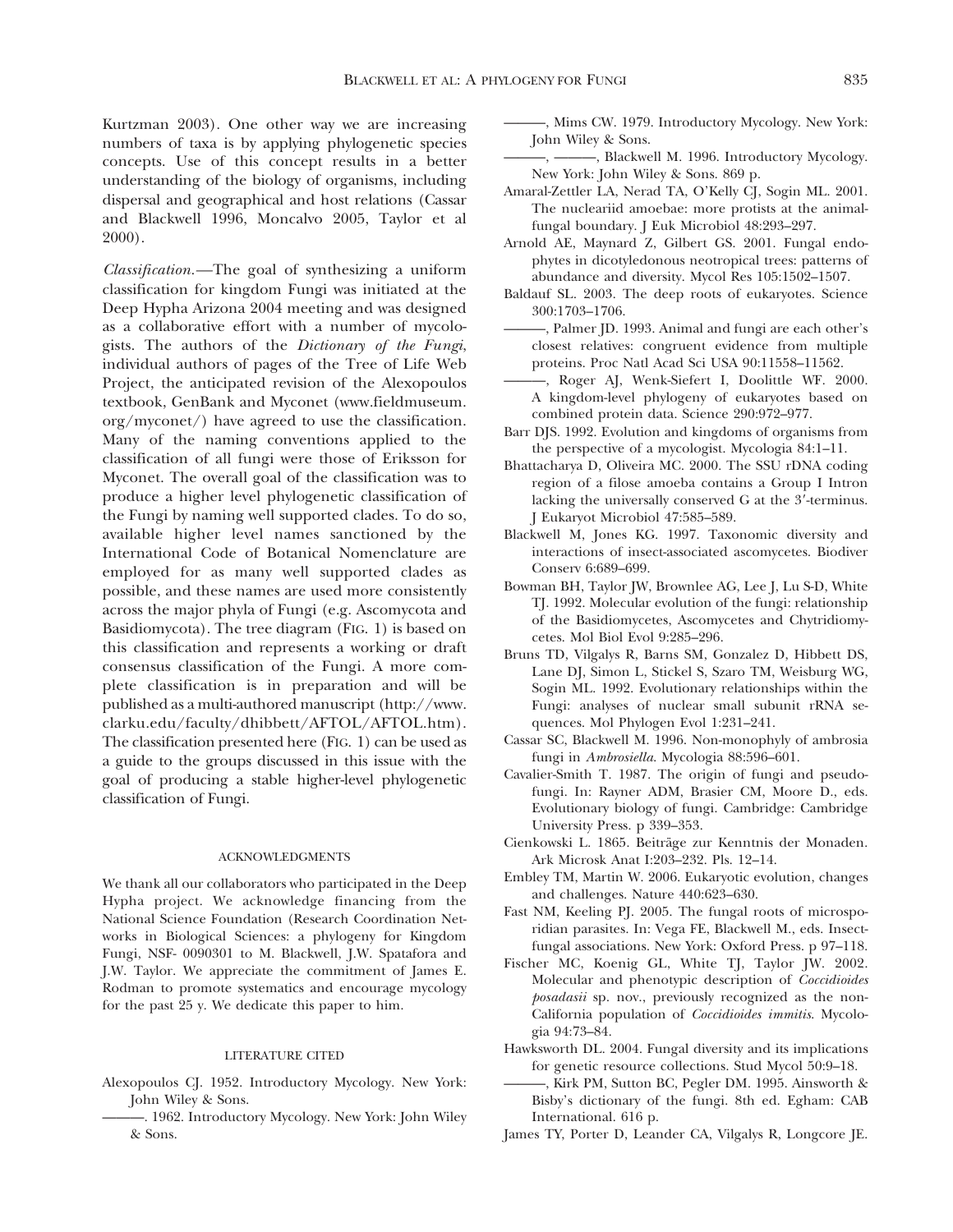2000. Molecular phylogenetics of the Chytridiomycota supports the utility of ultrastructural data in chytrid systematics. Can J Bot 78:336-350.

- ———, Kauff F, Schoch CL, Matheny PB, Hofstetter V, Cox CJ, Celio G, Gueidan C, Fraker E, Miadlikowska J, Lumbsch HT, Rauhut A, Reeb V, Arnold AE, Amtoft A, Stajich JE, Hosaka K, Sung G-H, Johnson D, O'Rourke B, Crockett M, Binder M, Curtis JM, Slot JC, Wang Z, Wilson AW, Schüßler A, Longcore JE, O'Donnell K, Mozley-Standridge S, Porter D, Letcher PM, Powell MJ, Taylor JW, White MM, Griffith GW, Davies DR, Humber RA, Morton JB, Sugiyama J, Rossman AY, Rogers JD, Pfister DH, Hewitt D, Hansen K, Hambleton S, Shoemaker RA, Kohlmeyer J, Volkmann-Kohlmeyer B, Spotts RA, Serdani M, Crous PW, Hughes KW, Matsuura K, Langer E, Langer G, Untereiner WA, Lücking R, Büdel B, Geiser DM, Aptroot A, Diederich P, Schmitt I, Schultz M, Yahr R, Hibbett DS, Lutzoni F, McLaughlin DJ, Spatafora JW, Vilgalys R. 2006. Reconstructing the early evolution of Fungi using a six-gene phylogeny. Nature 443:818– 822.
- Keeling PJ. 2003. Congruent evidence from a-tubulin and btubulin gene phylogenies for a zygomycete origin of microsporidia. Fungal Genet Biol 38:298–309.
- ———, Luker MA, Palmer JD. 2000. Evidence from betatubulin phylogeny that microsporidia evolved from within the fungi. Mol Biol Evol 17:23–31.
- Kurtzman CP. 2003. Phylogenetic circumscription of Saccharomyces, Kluyveromyces and other members of the Saccharomycetaceae, and the proposal of the new genera Lachancea, Nakaseomyces, Naumovia, Vanderwaltozyma and Zygotorulaspora.. FEMS Yeast Res 4:233– 245.
- Liu Y, Whelen S, Hall BD. 1999. Phylogenetic relationships among ascomycetes: evidence from an RNA polymerase II subunit. Mol Biol Evol 16:1799–1808.
- Löytynoja A, Milinkovitch MC. 2001. Molecular phylogenetic analysis of the mitochondrial ADP-ATP carriers: the Plantae/Fungi/Metazoa trichotomy revisited. Proc Natl Acad Sci USA 98:10202–10207.
- Lutzoni F, Kauff F, Cox CJ, McLaughlin D, Celio G, Dentinger B, Padamsee M, Hibbett D, James TY, Baloch E, Grube M, Reeb V, Hofstetter V, Schoch C, Arnold AE, Miadlikowska J, Spatafora J, Johnson D, Hambleton S, Crockett M, Shoemaker R, Hambleton S, Crockett M, Shoemaker R, Sung GH, Lucking R, Lumbsch T, O'Donnell K, Binder M, Diederich P, Ertz D, Gueidan C, Hansen K, Harris RC, Hosaka K, Lim YW, Matheny B, Nishida H, Pfister D, Rogers J, Rossman A, Schmitt I, Sipman H, Stone J, Sugiyama J, Yahr R, Vilgalys R. 2004. Assembling the Fungal Tree of Life: progress, classification and evolution of subcellular traits. Am J Bot 91:1446–1480.
- Medina M, Collins AG, Taylor JW, Valentine JW, Lipps JH, Amaral-Zettler L, Sogin ML. 2003. Phylogeny of Opisthokonta and the evolution of multicellularity and complexity in Fungi and Metazoa. Int J Astrobiol 2:203–211.
- Moncalvo J-M. 2005. Molecular systematics: major fungal

phylogenic groups and fungal species concepts. In: Xu JP, ed. Evolutionary genetics of Fungi. Norfolk: Horizon Scientific Press. p 1–33.

- Nagahama T, Sato H, Shimazu M, Sugiyama J. 1995. Phylogenetic divergence of the entomophthoralean fungi: evidence from nuclear 18S ribosomal RNA gene sequences. Mycologia 87:203–209.
- Nishida H, Sygiyama J. 1994. Archiascomycetes: detection of a major new lineage within the ascomycota. Mycoscience 35:361–366.
- Patterson DJ. 1984. The genus Nuclearia (Sarcodina, Filosea) species composition and diagnoses of the taxa. Arch Protistenkd 128:127–139.
- Philip GK, Creevey CF, McInerney JO. 2005. The Opisthokonta and the Ecdysozoa may not be clades: stronger support for the grouping of plant and animal than for animal and fungi and stronger support for the Coelomata than Ecdysozoa. Mol Biol Evol 22:1175– 1184.
- Philippe H, Snell EA, Bapteste E, Lopez P, Holland PWH, Casane D. 2004. Phylogenomics of eukaryotes: impact of missing data on large alignments. Mol Biol Evol 21: 1740–1752.
- Ragan MA, Goggin CL, Cawthorn RJ, Cerenius L, Jamieson AVC, Plourd SM, Rand TG, Soderhall K, Gutell RR. 1996. A novel clade of protistan parasites near the animal-fungal divergence. Proc Natl Acad Sci USA 93: 11907–11912.
- Redecker D, Morton JB, Bruns TD. 2000. Ancestral lineages of arbuscular mycorrhizal fungi (Glomales). Mol Phylogenet Evol 14:276–284.
- Schüßler A, Scwarzott D, Walker C. 2001. A new fungal phylum, the Glomeromycota: phylogeny and evolution. Mycol Res 105:1414–1421.
- Simon L, Bousquet L, Levesque RC, Lalonde M. 1993. Origin and diversification of endomycorrhizal fungi and coincidence with vascular plants. Nature 363:67– 69.
- Steenkamp ET, Wright J, Baldauf SL. 2006. The protistan origins of animals and fungi. Mol Biol Evol 23:93–106.
- Suh S-O, McHugh JV, Blackwell M. 2004. Expansion of the Candida tanzawaensis yeast clade: 16 novel Candida species from basidiocarp-feeding beetles. Int J Syst Evol Microbiol 54:2409–2429.
- Swann EC, Taylor JW. 1995. Phylogenetic perspectives on basidiomycete systematics: evidence from the 18S rRNA gene. Can J Bot 73:S862–S868.
- Taylor JW. 1995. Making the Deuteromycota redundant: a practical integration of mitosporic and meiosporic fungi. Can J Bot 73S:S754–S759.
- ———, Bowman B, Berbee ML, White TJ. 1993. Fungal model organisms: phylogenetics of Saccharomyces, Aspergillus and Neurospora. System Biol 42:440–457.
- ———, Jacobson DJ, Fisher MC. 1999. The evolution of asexual fungi: reproduction, speciation and classification. An Rev Phytopathol 37:197–246.
- ———, Jacobson DJ, Kroken S, Kasuga T, Geiser DM, Hibbett DS, Fisher MC. 2000. Phylogenetic species recognition and concepts in Fungi. Fungal Genet Biol 31:21–32.